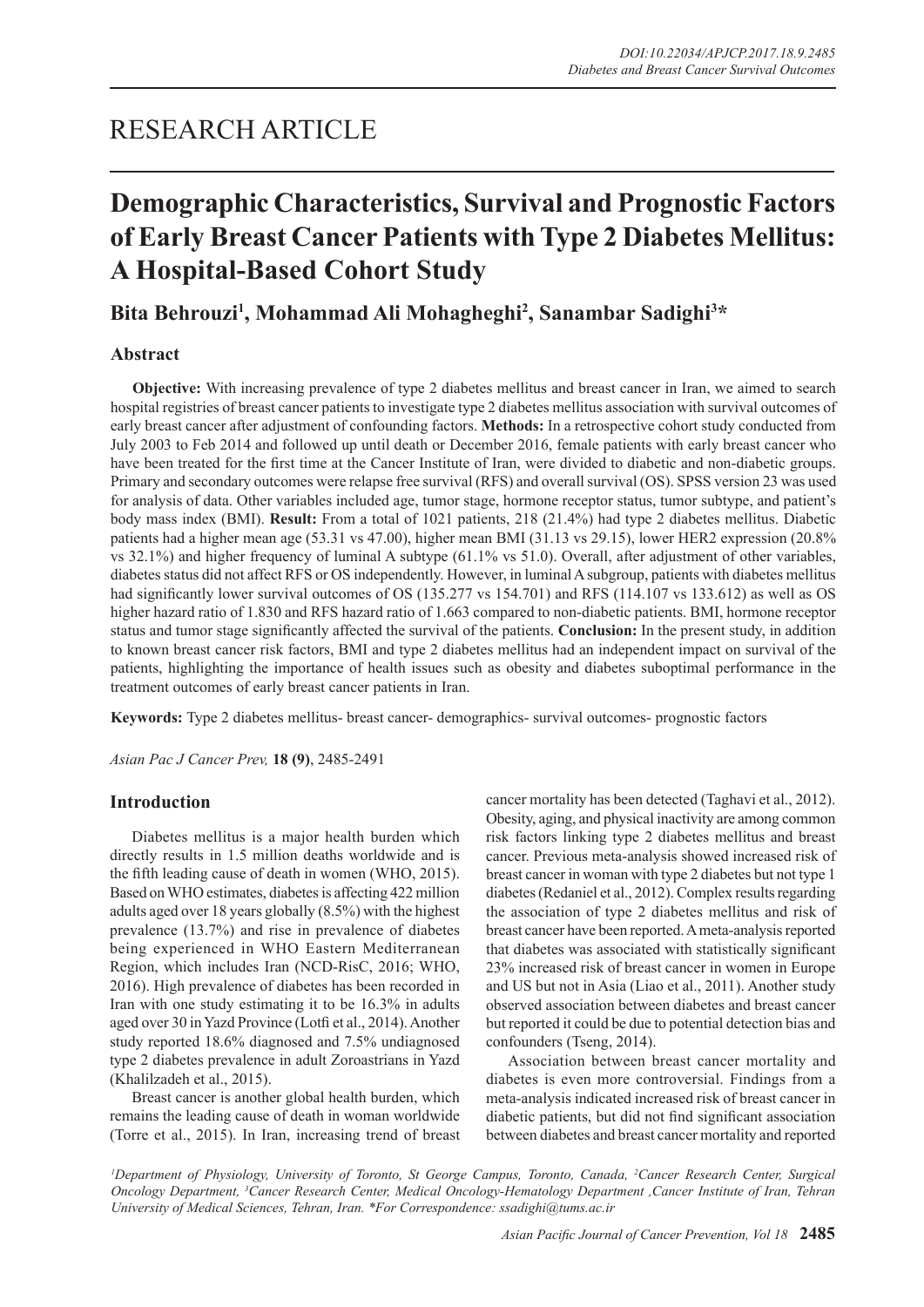#### *Bita Behrouzi et al*

significant heterogeneity among the mortality studies (Larsson et al., 2007). Another meta-analysis indicated increased incidence and mortality among breast cancer patients with pre-existing diabetes (Renehan et al., 2012). There are also reports of significant association of diabetes with survival but not relapse of early breast cancer (Zhao and Ren, 2016).

To clarify the association between type 2 diabetes mellitus and breast cancer outcome in Iran, a hospitalbased cohort study was performed. The aim of the study was to determine the demographic and clinicopathological characteristics of breast cancer patients with type 2 diabetes and to compare the patients' survival outcomes with non-diabetic counterparts. Variables in the present study included patients' age, weight and body mass index (BMI), hormone receptor status, tumor subtype and stage.

## **Materials and Methods**

This study was conducted based on Helsinki convention principles (World Medical Association, 2013) and approved by the ethics committee of Tehran University Medical Sciences (TUMS) Research Deputy with study code 23828.

#### *Patient Population*

We carried out a retrospective cohort study on early breast cancer patients, stages I–III, who have been treated with chemotherapy and/or hormonal therapy in the Medical Oncology Department of Iran Cancer Institute from July 2003 to Feb 2014 and followed up until death or December 2016. Female patients with confirmed pathology diagnosis of invasive ductal carcinoma and documented follow-up were registered in the study. Patients with diagnosis of stage IV before chemotherapy or subsequent diagnosis of diabetes after breast cancer treatment, pregnant patients and those with type 1 diabetes mellitus or steroid-induced diabetes were excluded. Diabetes status was determined from patient self-report, history of prescriptions of anti-diabetic medications and blood tests compatible with American Diabetic Association qualification of type 2 diabetes mellitus (American Diabetes Association, 2010). Patients were divided into two groups of diabetic and non-diabetic.

#### *Pathologic Evaluation*

TNM breast cancer staging were performed according to the American Joint Committee on Cancer (AJCC) seventh edition manual (Edge and Compton, 2010). Molecular subtypes were categorized based on Estrogen Receptor (ER), Progesterone Receptor (PR) and HER2 Receptor status as luminal A (ER positive and/or PR positive, HER2 negative), luminal B (ER positive and/or PR positive, HER2 positive), HER2 enhanced type (ER negative, PR negative, HER2 positive), and triple-negative (ER negative, PR negative, HER2 negative). ER and PR status was identified by Immunohistochemistry (IHC) procedures based on ASCO/CAP Guidelines (Hammond et al., 2010). Diagnosis of HER2- positive patients was based on either 3+ receptor overexpression on IHC staining or fluorescent in situ hybridization (FISH) amplification

(Wolff et al., 2013). All pathology slides were centrally reviewed.

#### *Statistical analysis*

Difference between baseline characteristics of diabetic patients in comparison to non-diabetics was examined by performing Chi-square test on categorical variables and one-way ANOVA on continuous variables. Time to event variables were calculated in months from the first pathology diagnosis and censored at the end of follow-up if events were not observed. Recurrence-free survival (RFS) and overall survival (OS) were defined retrospectively as the time from first pathology report of breast cancer until first recurrence or death from any cause. Kaplan-Meier test was used to investigate the association of RFS and OS with all variables and was compared by log-rank statistics. Effect of diabetes on RFS and OS was further analyzed by Cox Regression method after adjusting for TNM stage, molecular subtypes, age and BMI. All statistical analyses were performed using IBM SPSS Statistics 23 and P-values less than 0.05 were considered significant.

## **Results**

From a total of 1021 patients with early invasive breast cancer included in this study, 803 (78.6%) were without diabetes and 218 (21.4%) had type 2 diabetes. Demographics and prognostic factors of diabetic and non-diabetic patients are compared in Table 1. In average, patients in the diabetic group were 6.3 years older ( $p<0.001$ ), weighted 2.8 kg more ( $p=0.005$ ), and their BMI was 2.0 units higher  $(p<0.001)$  than those in the non-diabetic group. With 20.8% of diabetic patients expressing HER2 receptor, diabetic group had a lower HER2 expression than the non-diabetic group with 32.1% HER2 expression (p=0.001). Molecular subtypes of breast cancer were also significantly different between groups with higher frequency of luminal A  $(61.1\% \text{ vs } 51.0\%)$ and lower frequency of luminal B subtypes (8.8% vs 17.2%) seen in diabetic patients (p=0.007). No significant difference was detected in ER and PR expression, tumor stage, and chemotherapy protocol between two groups.

The mean follow-up of patients who were still alive was 61 months (range 1–161 months). From the total of 150 (14.7%) deaths, 37 (17.0%) patients died in the diabetic group, while 113 (14.1%) died in the non-diabetic group. Overall, there were 48 (4.7%) local relapses and 217 (21.3%) distant metastasis, including 10 (4.6%) local and 52 (23.9%) metastatic recurrences in the diabetic group compared to 38  $(4.7\%)$  local and 165  $(20.5\%)$ distant relapses in the non-diabetic group.

Kaplan–Meier estimates of survival outcomes for different subgroups are depicted in Table 2. With mean RFS estimate of 114.6 months (95% CI, 102.9-126.4) and mean OS estimate of 135.1 months (95% CI, 124.9-145.2), diabetic patients were observed to have similar survival to non-diabetic patients with mean RFS of 117.7 (95% CI, 110.2-125.2) and mean OS of 137.8 (95% CI, 124.1-151.5). However, in the luminal A subgroup, diabetic patients were evaluated to have lower mean OS of 135.277 months (95%CI, 123.397-147.157) than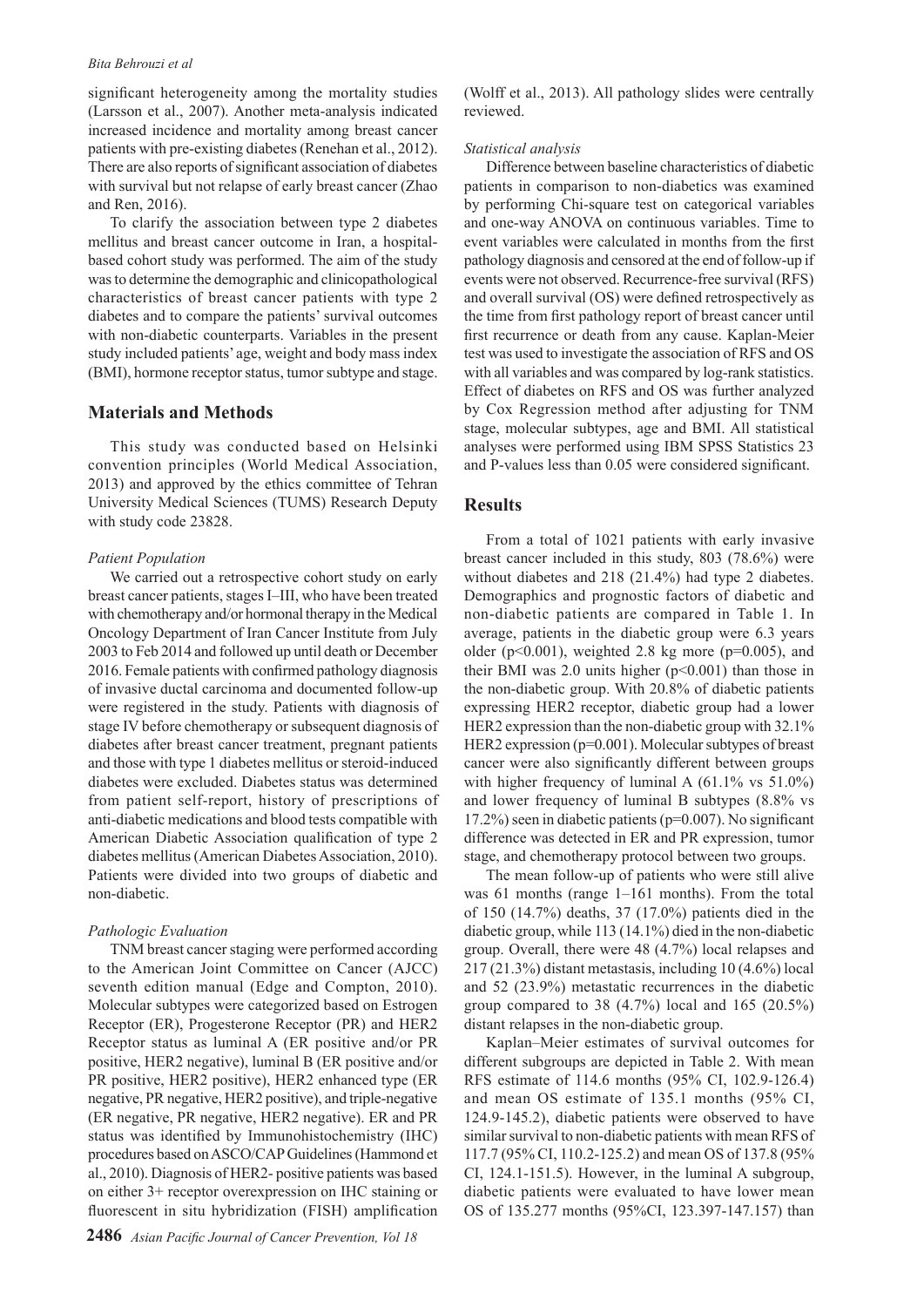*DOI:10.22034/APJCP.2017.18.9.2485 Diabetes and Breast Cancer Survival Outcomes*

|  |  | Table 1. Patient Demographics and Prognostic Factors in Diabetic and Nondiabetic Groups |
|--|--|-----------------------------------------------------------------------------------------|
|  |  |                                                                                         |

| Factor               | Total $(N=1021)$ | Nondiabetic (N=803)    | Diabetic (N=218)       | ${\bf P}$ |  |
|----------------------|------------------|------------------------|------------------------|-----------|--|
| Age at diagnosis, yr |                  |                        |                        |           |  |
| Mean [95% CI]        | 48.34            | 47.00 [46.23-47.78]    | 53.31 [51.82-54.80]    | < 0.001   |  |
| $\leq 50$            | 569 (56.0%)      | 489 (61.1%)            | 80 (37.0%)             |           |  |
| $>50$                | 447 (44.0%)      | 311 (38.9%)            | 136 (63.0%)            | < 0.001   |  |
| Body weight, Kg      |                  |                        |                        |           |  |
| Mean [95% CI]        | 71.927           | 71.294 [70.392-72.196] | 74.118 [72.257-75.979] | 0.005     |  |
| Height, cm           |                  |                        |                        |           |  |
| Mean [95% CI]        | 155.98           | 156.42 [155.97-156.86] | 154.46 [153.57-155.36] | < 0.001   |  |
| Body Mass Index      |                  |                        |                        |           |  |
| Mean [95% CI]        | 29.59            | 29.15 [28.79-29.50]    | 31.13 [30.35-31.92]    | < 0.001   |  |
| Normal weight <25    | 187 (19.8%)      | 158 (21.5%)            | 29 (13.7%)             |           |  |
| 25 SOverweight < 30  | 334 (35.3%)      | 272 (37.1%)            | 62 (29.2%)             |           |  |
| $30 \leq$ Obese      | 425 (44.9%)      | 304 (41.4%)            | 121 (57.1%)            | < 0.001   |  |
| ER                   |                  |                        |                        |           |  |
| Negative             | 325 (32.0%)      | 260 (32.6%)            | 65 $(30.0\%)$          |           |  |
| Positive             | 690 (68.0%)      | 538 (67.4%)            | 152 (70.0%)            | 0.462     |  |
| $\rm PR$             |                  |                        |                        |           |  |
| Negative             | 395 (38.9%)      | 316 (39.6%)            | 79 (36.4%)             |           |  |
| Positive             | 620 (61.1%)      | 482 (60.4%)            | 138 (63.6%)            | 0.392     |  |
| HER2                 |                  |                        |                        |           |  |
| Negative             | 713 (70.3%)      | 542 (67.9%)            | 171 (79.2%)            |           |  |
| Positive             | 301(29.7%)       | 256 (32.1%)            | 45 (20.8%)             | 0.001     |  |
| Subtype              |                  |                        |                        |           |  |
| Luminal-A            | 539 (53.2%)      | $407(51.0\%)$          | 132 (61.1%)            |           |  |
| Luminal-B            | 156 (15.4%)      | 137 (17.2%)            | $19(8.8\%)$            |           |  |
| Triple-Negative      | 174 (17.2%)      | 135 $(16.9\%)$         | 39 (18.1%)             |           |  |
| HER2type             | 145 (14.3%)      | 119 (14.9%)            | 26 (12.0%)             | 0.007     |  |
| Chemotherapy         |                  |                        |                        |           |  |
| Adjuvent             | 910 (89.1%)      | 713 (88.8%)            | 197 (90.4%)            |           |  |
| neoadjuvent          | 111 (10.9%)      | 90 (11.2%)             | $21(9.6\%)$            | 0.508     |  |
| Stage                |                  |                        |                        |           |  |
| I                    | 143 (14.4%)      | 108 (13.8%)            | 35 (16.5%)             |           |  |
| <b>IIA</b>           | 290 (29.1%)      | 234 (29.8%)            | 56 (26.4%)             |           |  |
| $\rm IIB$            | 216 (21.7%)      | 170 (21.7%)            | 46 (21.7%)             |           |  |
| <b>IIIA</b>          | 189 (19.0%)      | 145 (18.5%)            | 44 (20.8%)             |           |  |
| <b>IIIB</b>          | 75 (7.5%)        | $61(7.8\%)$            | 14 $(6.6\%)$           |           |  |
| IIIC                 | 83 (8.3%)        | 66 (8.4%)              | $17(8.0\%)$            | 0.802     |  |

non-diabetic patients with mean OS of 154.701 months (95% CI, 144.876-164.525) based on Kaplan–Meier analysis (p=0.020). Similarly, RFS of diabetic patients in this subgroup was estimated to be 114.107 (95% CI, 99.941-128.274) which was significantly lower than RFS estimate of 133.612 (95% CI, 125.531-141.693) in the non-diabetic group (p=0.010). Other factors significantly affecting both survival outcomes in Kaplan-Meier analysis were ER, PR, molecular subtype and Tumor stage (p<0.001). Higher bodyweight (p=0.004) and BMI (p=0.011) significantly reduced estimate of OS but not RFS.

In Table 3, the result of Multivariate Survival

Analysis using Cox's Regression Model performed on independent prognostic factors of diabetic status, tumor stage, molecular subtype, age, and BMI is shown. Diabetes status was found not significantly affecting RFS or OS hazard ratio in total patients. Tumor stage and molecular subtype significantly impacted both RFS and OS survival outcomes (p<0.001), while 5.8% higher risk of mortality was observed with each unit increase in BMI ( $p<0.001$ ). In luminal A subgroup, compared to nondiabetic counterparts, diabetic patients had significantly higher RFS hazard ratio of 1.663 (95% CI, 0.779-1.436 [p=0.720]) and OS hazard ratio of 1.830 (95% CI, 1.129  $-2.450$  [p=0.010]).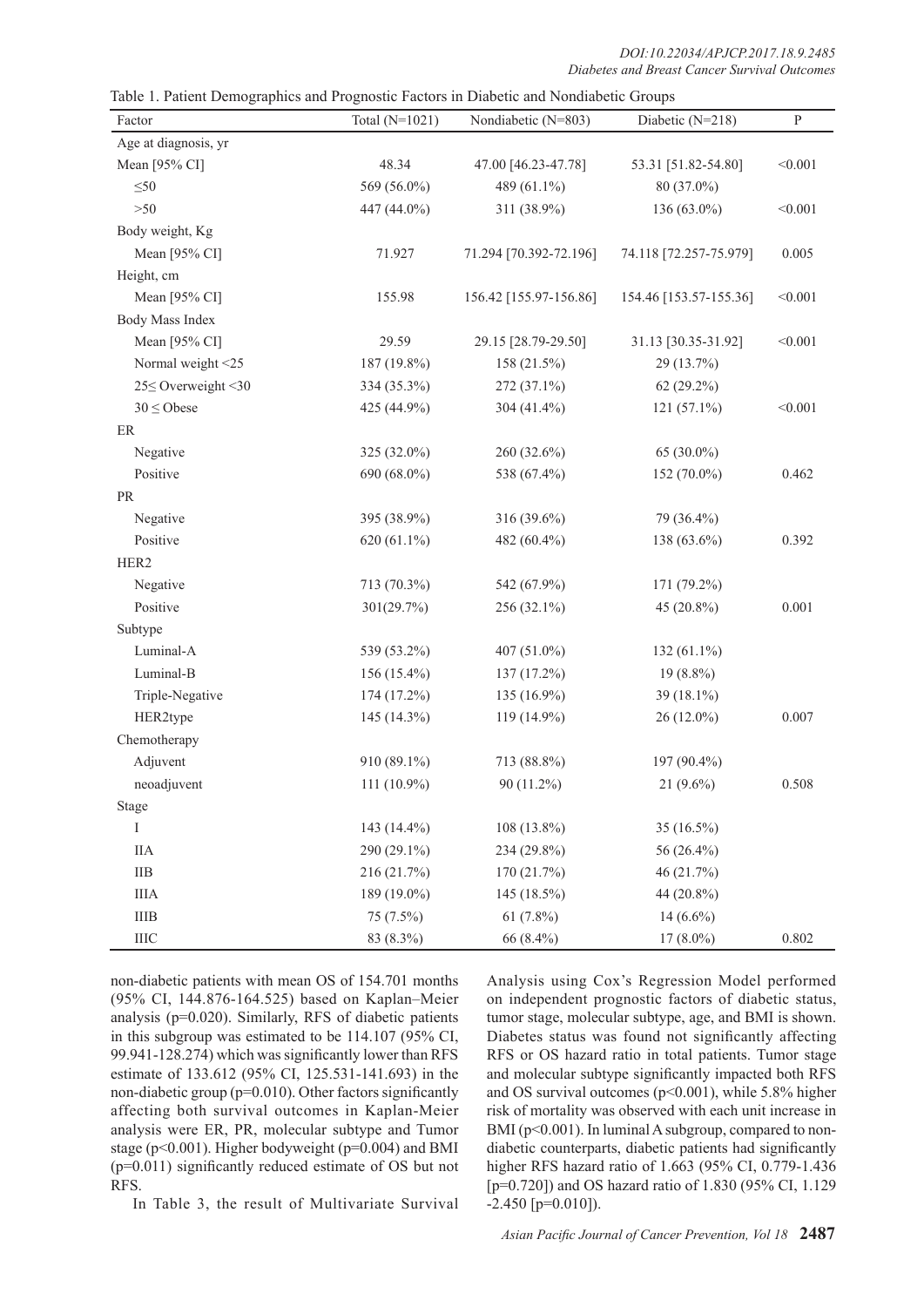#### *Bita Behrouzi et al*

Table 2. Kaplan- Meier Estimates of Survival Outcomes for Different Subgroups

| Factor                    | <b>RFS</b>               | 95% CI                | ${\bf P}$ | <b>OS</b>                | 95% CI                | $\, {\bf P}$ |
|---------------------------|--------------------------|-----------------------|-----------|--------------------------|-----------------------|--------------|
|                           | Mean survival<br>(month) |                       |           | Mean survival<br>(month) |                       |              |
| Group                     |                          |                       |           |                          |                       |              |
| Non-diabetic              | 117.73                   | $[110.226 - 125.234]$ |           | 137.811                  | $[124.081 - 151.542]$ |              |
| Diabetic                  | 114.64                   | $[102.869 - 126.412]$ | 0.543     | 135.076                  | $[124.949 - 145.203]$ | 0.553        |
| ER                        |                          |                       |           |                          |                       |              |
| Negative                  | 87.586                   | $[80.440 - 94.731]$   |           | 110.695                  | $[102.158 - 119.232]$ |              |
| Positive                  | 126.376                  | $[119.759 - 132.992]$ | < 0.001   | 152.727                  | $[145.175 - 160.278]$ | < 0.001      |
| PR                        |                          |                       |           |                          |                       |              |
| Negative                  | 97.913                   | $[84.084 - 111.741]$  |           | 119.817                  | $[109.082 - 130.552]$ |              |
| Positive                  | 126.883                  | $[119.794 - 133.972]$ | < 0.001   | 152.209                  | $[144.090 - 160.328]$ | < 0.001      |
| HER2                      |                          |                       |           |                          |                       |              |
| Negative                  | 119.708                  | $[112.559 - 126.857]$ |           | 141.887                  | $[131.452 - 152.322]$ |              |
| Positive                  | 109.878                  | $[99.548 - 120.208]$  | 0.96      | 128.607                  | $[116.821 - 140.393]$ | 0.402        |
| Subtype                   |                          |                       |           |                          |                       |              |
| Luminal-A                 | 128.936                  | $[121.716 - 136.156]$ |           | 152.918                  | $[144.694 - 161.142]$ |              |
| Luminal-B                 | 109.841                  | $[95.631 - 124.051]$  |           | 133.74                   | $[120.604 - 146.875]$ |              |
| Triple-Negative           | 82.977                   | $[73.996 - 91.957]$   |           | 108.034                  | $[98.058 - 118.010]$  |              |
| HER2type                  | 79.529                   | $[71.866 - 87.191]$   | < 0.001   | 88.695                   | $[80.828 - 96.561]$   | < 0.001      |
| Age at diagnosis, yr      |                          |                       |           |                          |                       |              |
| $\leq 50$                 | 116.546                  | $[107.990 - 125.102]$ |           | 143.824                  | $[132.355 - 155.292]$ |              |
| $>50$                     | 117.383                  | $[109.219 - 125.546]$ | 0.877     | 130.995                  | $[122.646-139.345]$   | 0.26         |
| Body weight, Kg           |                          |                       |           |                          |                       |              |
| $\leq 63$                 | 101.292                  | $[92.896 - 109.689]$  |           | 123.53                   | $[117.184 - 129.877]$ |              |
| 63.1-79                   | 119.188                  | $[111.219 - 127.158]$ |           | 134.101                  | $[126.152 - 142.049]$ |              |
| >79                       | 111.374                  | $[99.484 - 123.263]$  | 0.506     | 129.121                  | $[114.913 - 143.329]$ | 0.004        |
| Height, cm                |                          |                       |           |                          |                       |              |
| $\leq150$                 | 114.735                  | $[104.150 - 125.321]$ |           | 130.492                  | $[119.965 - 141.019]$ |              |
| 151-159                   | 99.273                   | $[92.711 - 105.835]$  |           | 117.744                  | $[109.731 - 125.757]$ |              |
| $\geq$ 160                | 121.434                  | $[111.061 - 131.807]$ | 0.469     | 155.045                  | $[145.536 - 164.554]$ | 0.139        |
| Body Mass Index           |                          |                       |           |                          |                       |              |
| Normal weight < 25        | 100.019                  | $[90.624 - 109.413]$  |           | 124.022                  | $[117.766 - 130.278]$ |              |
| $25 \leq$ Overweight < 30 | 126.504                  | $[118.538 - 134.470]$ |           | 148.034                  | $[137.511 - 158.558]$ |              |
| $30 \leq$ Obese           | 109.274                  | $[99.940 - 118.608]$  | 0.227     | 124.202                  | $[115.259 - 133.144]$ | 0.011        |
| Stage                     |                          |                       |           |                          |                       |              |
| Ι                         | 150.716                  | $[140.758 - 160.673]$ |           | 159.748                  | $[143.213 - 176.284]$ |              |
| <b>IIA</b>                | 134.01                   | $[124.658 - 143.363]$ |           | 154.103                  | $[147.408 - 160.799]$ |              |
| $\rm IIB$                 | 115.108                  | $[103.419 - 126.798]$ |           | 121.604                  | $[108.916 - 134.291]$ |              |
| <b>IIIA</b>               | 99.395                   | $[87.662 - 111.128]$  |           | 122.82                   | $[111.781 - 133.860]$ |              |
| <b>IIIB</b>               | 65.468                   | $[51.895 - 79.040]$   |           | 79.156                   | $[65.907 - 92.405]$   |              |
| <b>IIIC</b>               | 67.543                   | $[53.600 - 81.486]$   | < 0.001   | 85.72                    | $[67.613 - 103.828]$  | < 0.001      |

## **Discussion**

In the present retrospective cohort study, significant difference in demographic and clinicopathological characteristics was detected between two groups. Non-diabetic patients were younger, tinier and had lower BMI. In the diabetic group, we found significantly lower expression of HER2 receptor. Similarly, higher frequency of HER2-negative patients was detected in premenopausal women with diabetes in a cross-sectional study (Bronsveld et al., 2017). While we did not detect significant difference in ER or PR expression between two groups, premenopausal diabetic patients were more often PR-negative in the mentioned study (Bronsveld et al., 2017). However, significant difference in subtypes of breast cancer was detected between diabetic and nondiabetic patients with diabetic patients showing higher frequency of luminal A and lower frequency of luminal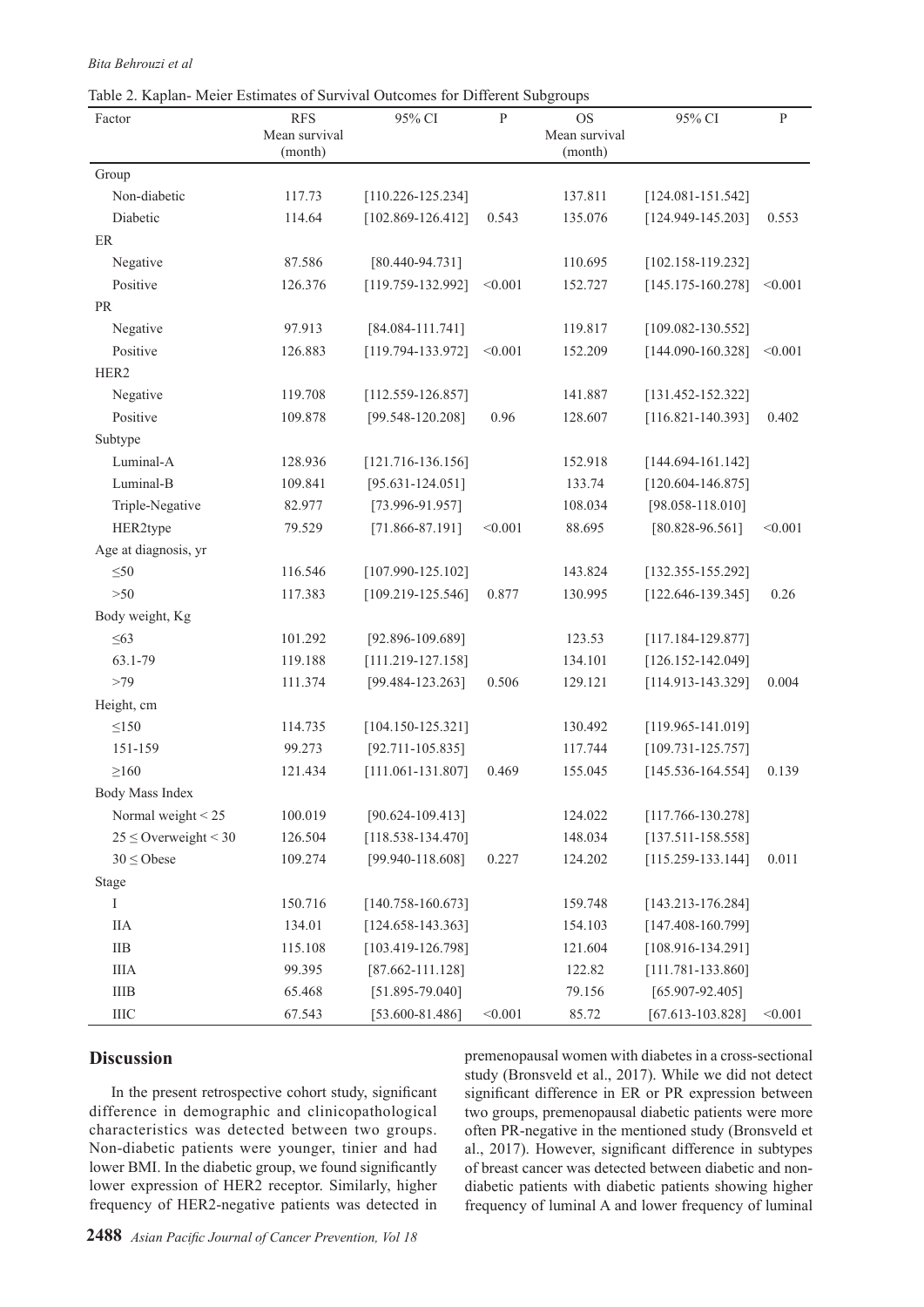|                      | <b>RFS</b>   |                    |         | <b>OS</b>    |                    |         |
|----------------------|--------------|--------------------|---------|--------------|--------------------|---------|
|                      | <b>HR</b>    | 95% CI             | P       | <b>HR</b>    | 95% CI             | P       |
| Group                |              |                    |         |              |                    |         |
| Non-diabetic         | $\mathbf{1}$ |                    |         | $\mathbf{1}$ |                    |         |
| Diabetic             | 1.057        | $[0.779 - 1.436]$  | 0.72    | .984         | $[0.659 - 1.469]$  | 0.984   |
| Subtype              |              |                    |         |              |                    |         |
| Luminal-A            | $\mathbf{1}$ |                    | < 0.01  | $\mathbf{1}$ |                    | < 0.001 |
| Luminal-B            | 1.621        | $[1.086 - 2.418]$  | 0.018   | 1.214        | $[.647 - 2.277]$   | 0.546   |
| Triple-Negative      | 2.461        | $[1.818 - 3.331]$  | < 0.001 | 3.155        | $[2.151 - 4.627]$  | < 0.001 |
| HER2type             | 1.52         | $[1.011 - 2.284]$  | 0.044   | 1.841        | $[1.079 - 3.141]$  | 0.025   |
| Stage                |              |                    |         |              |                    |         |
| I                    | 1            |                    | < 0.01  |              |                    | < 0.001 |
| ПA                   | 1.582        | $[.851 - 2.942]$   | 0.147   | 0.668        | $[.289-1.546]$     | 0.346   |
| <b>IIB</b>           | 2.928        | $[1.594 - 5.380]$  | 0.001   | 2.914        | $[1.403 - 6.054]$  | 0.004   |
| <b>IIIA</b>          | 3.817        | $[2.087 - 6.981]$  | < 0.001 | 2.791        | $[1.324 - 5.885]$  | 0.007   |
| <b>IIIB</b>          | 9.089        | $[4.724 - 17.488]$ | < 0.001 | 8.31         | $[3.786 - 18.243]$ | < 0.001 |
| <b>IIIC</b>          | 10.477       | $[5.636 - 19.474]$ | < 0.001 | 9.255        | [4.363-19.632]     | < 0.001 |
| Body Mass Index      | 1.017        | $[0.992 - 1.042]$  | 0.178   | 1.058        | $[1.027 - 1.090]$  | < 0.001 |
| Age at diagnosis, yr | 0.997        | $[0.985 - 1.009]$  | 0.626   | 1.011        | $[0.996 - 1.026]$  | 0.167   |

Table 3. Cox Regression Table of Association between Prognostic Factors and Survival Outcomes

B subtypes in our study.

Although there are reports of more advanced stages of breast cancer and less frequent adjuvant chemotherapy treatment among diabetic patients compared with non-diabetic counterparts (van de Poll-Franse et al., 2007; Peairs et al., 2011; Renehan et al., 2012; Lipscombe et al., 2015), in the present study, no significant difference in pathologic stage or chemotherapy treatment was detected between these two cohorts of early breast cancer cases. It seems that our result of worse survival outcome in luminal A subgroup of patients with diabetes is related to causes other than unfavorable primary characteristics of tumor, especially higher stage or less effective adjuvant therapy. This result can suggest other probable effects of diabetes such as hyperinsulinemia, insulin resistance (Perseghin et al., 2012), endogenous sex hormones and proinflammatory markers (Zhao and Ren, 2016) as potential mortality factors.

In this study, type 2 diabetes mellitus was associated with respectively 1.7 and 1.8-fold increased risk of relapse and mortality in luminal A subtype of breast cancer patients who were ER positive and/or PR positive and HER2 negative. This finding is consistent with the previous study showing elevated incidence of breast cancer among women with ER positive tumors but not ER negative tumors (Michels et al., 2003). Likewise, in another study, type 2 diabetes mellitus association with poor prognosis was only significant in breast cancer patients who were ER and/or PR positive or HER2 negative (He et al., 2015). In the present study, diabetes was not significantly associated with all-cause mortality of the whole cohort population as reported in some studies (Boyle et al., 2012; Redaniel et al., 2012; Oppong et al., 2014).

Another debate about relation of diabetes and breast cancer outcomes is the difference between disease free survival (DFS) as the time interval between diagnosis of breast cancer and relapse or death, and relapse free period (RFP) as the time length from diagnosis and relapse but not death. A meta-analysis suggested that while preexisting diabetes is significantly associated with poor OS and DFS, the impact of diabetes on RFP needs further clarification by prospective studies which consider glycemic control and type of anti-hyperglycemic drugs used (Zhao and Ren, 2016).

Although our result of the type 2 diabetes mellitus prevalence is not based on population registry, the high prevalence of diabetes (21%) and obesity (45%, BMI $\geq$ 30) among breast cancer patients is noticeable. Does changing life-style of Iranian people toward the western world have a role in the increase of these conditions in the society? There are a lot of reports of high rates of diabetes and obesity in general Perisan adults and even adolescent population (Lotfi et al., 2014; Khalilzadeh et al., 2015; Rahmani et al., 2015; Bakhshi et al., 2016). As mentioned throughout the literature, cancer treatment requires a multidisciplinary care (Ko and Chaudhry, 2002). It is essential to pay attention to diabetes treatment effect on outcome of breast cancer; especially important probable positive effect of metformin drug on overweight and obese diabetic patients should be considered. There are reports of anti-proliferative effects of metformin on other gynecologic cancers such as endometrial and ovary carcinomas (Gadducci et al., 2016; Tang et al., 2017; Yu et al., 2017).

Heterogeneity among studies on survival outcomes of breast cancer patients with preexisting diabetes has been detected based on follow-up duration of more than five years in comparison to shorter follow-ups (Zhao and Ren, 2016). The present study with average follow-up of more than five years, did not find significant association between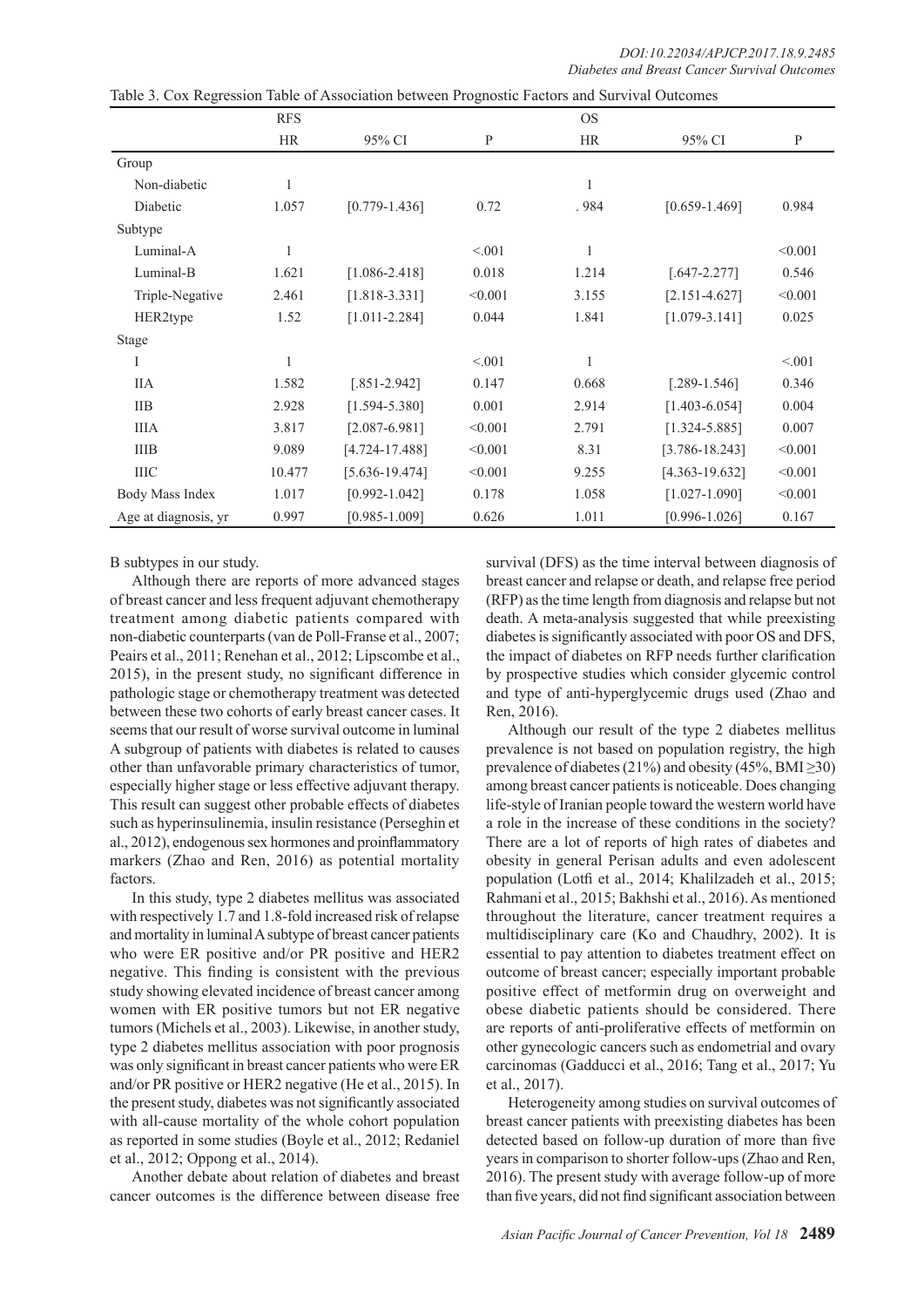#### *Bita Behrouzi et al*

type 2 diabetes mellitus status and survival outcome of the whole group of the patients after adjustment of confounder factors. Therefore, we emphasize the great value and importance of the best control of hyperinsulinemia, obesity and other co-factors in increasing breast cancer patients' survival irrespective of diagnosis of type 2 diabetes mellitus.

One limitation of this study is that the date of diagnosis of type 2 diabetes mellitus was not recorded. To minimize the possible bias associated with time interval between diagnosis of diabetes and breast cancer occurrence, patients with diagnosis of diabetes after breast cancer treatment were excluded. Another probable co-founder is the diabetes-targeted treatment. It has been shown that metformin prescription even for a short interval can result in reduction of Ki-67 and tumor proliferation (Hadad et al., 2011; Sadighi et al., 2016; Bradley.,2017). Future studies which include metformin treatment effect on survival of non- diabetic patients, may further clarify the association of metformin and breast cancer (Sonnenblick et al., 2017).

In summary, the present study suggested high rate of type 2 diabetes mellitus and obesity in breast cancer patients in Iran. Breast cancer patients were significantly older and more likely to be overweight. The study demonstrated worse survival outcomes of diabetic patients in luminal A subgroup.

We emphasize the importance of multidisciplinary care of early breast carcinoma patients. It requires participation of not only different cancer specialist groups from pathologists to medical, radiation, and surgical oncologists, but also public health professionals and other medical groups that focus on non-cancer health issues with direct effect on treatment outcomes.

#### *Funding Statement*

This study was supported by Tehran University of Medical Sciences, Tehran, Iran (grant number 23828).

## **Acknowledgements**

The authors wish to thank all colleagues who helped to carry out this study; especially we are thankful of Dr Fatemeh Nili for review of pathology specimens, Dr Mosavi for statistical analyses consult and Dr Esteghamati comments on type 2 diabetes mellitus diagnosis.

### **References**

- American diabetes association (2010). Diagnosis and classification of diabetes mellitus. *Diabetes Care*, **33**, 62-9.
- Bakhshi E, Etemad K, Seifi B, et al (2016). Changes in obesity odds ratio among Iranian adults, since 2000: Quadratic inference functions method. *Comput Math Methods Med*, **2016**, 7101343.
- Boyle P, Boniol M, Koechlin A, et al (2012). Diabetes and breast cancer risk: a meta-analysis. *Br J Cancer*, **107**, 1608-17.
- Bradley CA (2017). Metformin in breast cancer. *Nat Rev Endocrinol*, **2017**, 37.
- Bronsveld HK, Jensen V, Vahl P, et al (2017). Diabetes and breast cancer subtypes. *PLoS One*, **12**, e0170084.
- Edge SB, Compton CC (2010). The American joint committee

on cancer: the 7th edition of the AJCC cancer staging manual and the future of TNM. *Ann Surg Oncol*, **17**, 1471-4.

- Gadducci A, Biglia N, Tana R, Cosio S, Gallo M (2016). Metformin use and gynecological cancers: A novel treatment option emerging from drug repositioning. *Crit Rev Oncol Hematol*, **105**, 73-83.
- Hadad S, Iwamoto T, Jordan L, et al (2011). Evidence for biological effects of metformin in operable breast cancer: a pre-operative, window-of-opportunity, randomized trial. *Breast Cancer Res Treat*, **128**, 783-94.
- Hammond ME, Hayes DF, Dowsett M, et al (2010). American society of clinical oncology/college of American pathologists guideline recommendations for immunohistochemical testing of estrogen and progesterone receptors in breast cancer. *J Clin Oncol*, **28**, 2784-95.
- He DE, Bai JW, Liu J, et al (2015). Clinicopathological characteristics and prognosis of breast cancer patients with type 2 diabetes mellitus. *Mol Clin Oncol*, **3**, 607-12.
- Khalilzadeh S, Afkhami-Ardekani M, Afrand M (2015). High prevalence of type 2 diabetes and pre-diabetes in adult Zoroastrians in Yazd, Iran: a cross-sectional study. *Electron Physician*, **7**, 998-1004.
- Ko C, Chaudhry S (2002). The need for a multidisciplinary approach to cancer care. *J Surg Res*, **105**, 53-7.
- Larsson SC, Mantzoros CS, Wolk A (2007). Diabetes mellitus and risk of breast cancer: a meta-analysis. *Int J Cancer*, **121**, 856-62.
- Liao SC, Li JX, Wei W, et al (2011). Association between diabetes mellitus and breast cancer risk: a meta-analysis of the literature. *Asian Pac J Cancer Prev*, **12**, 1061-5.
- Lipscombe LL, Fischer HD, Austin PC, et al (2015). The association between diabetes and breast cancer stage at diagnosis: a population-based study. *Breast Cancer Res Treat*, **150**, 613-20.
- Lotfi MH, Saadati H, Afzali M (2014). Prevalence of diabetes in people aged ≥30 years: The results of screening program of Yazd province, Iran, in 2012. *J Res Health Sci*, **1414**, 88-9288.
- Michels KB, Solomon CG, Hu FB, et al (2003). Type 2 diabetes and subsequent incidence of breast cancer in the nurses' health study. *Diabetes Care*, **26**, 1752-8.
- NCD risk factor collaboration (NCD-RisC) (2016). Worldwide trends in diabetes since 1980: a pooled analysis of 751 population-based studies with 4·4 million participants. *Lancet*, **387**, 1513-30.
- Oppong BA, Pharmer LA, Oskar S, et al (2014). The effect of metformin on breast cancer outcomes in patients with type 2 diabetes. *Cancer Med*, **3**, 1025-34.
- Peairs KS, Barone BB, Snyder CF, et al (2011). Diabetes mellitus and breast cancer outcomes: a systematic review and metaanalysis. *J Clin Oncol*, **29**, 40-6.
- Perseghin G, Calori G, Lattuada G, et al (2012). Insulin resistance/hyperinsulinemia and cancer mortality: the Cremona study at the 15th year of follow-up. *Acta Diabetol*, **49**, 421-8.
- Rahmani A, Sayehmiri K, Asadollahi K, et al (2015). Investigation of the prevalence of obesity in Iran: a Systematic review and meta-analysis study. *Acta Med Iran*, **53**, 596-607.
- Redaniel MT, Jeffreys M, May MT, et al (2012). Associations of type 2 diabetes and diabetes treatment with breast cancer risk and mortality: a population-based cohort study among British women. *Cancer Causes Control*, **23**, 1785-95.
- Renehan AG, Yeh HC, Johnson JA, et al (2012). Diabetes and cancer (2): evaluating the impact of diabetes on mortality in patients with cancer. *Diabetologia*, **55**, 1619-32.
- Sadighi S, Saberian M, Nagafi M, et al (2016). Metformin anti-proliferative effect on a cohort of non-diabetic breast